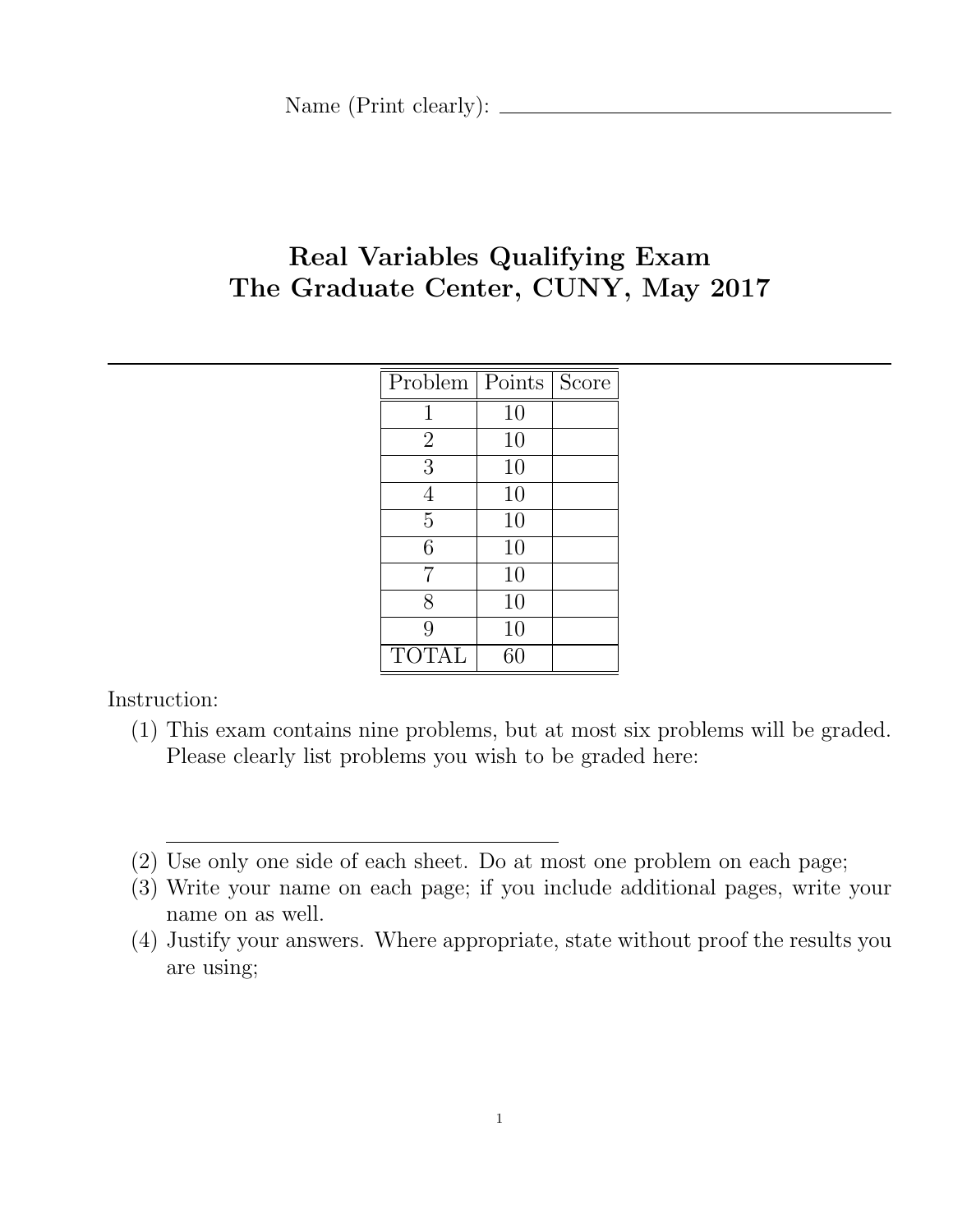Name (Print clearly):  $\frac{1}{\sqrt{1-\frac{1}{2}}\cdot\sqrt{1-\frac{1}{2}}\cdot\sqrt{1-\frac{1}{2}}\cdot\sqrt{1-\frac{1}{2}}\cdot\sqrt{1-\frac{1}{2}}\cdot\sqrt{1-\frac{1}{2}}\cdot\sqrt{1-\frac{1}{2}}\cdot\sqrt{1-\frac{1}{2}}\cdot\sqrt{1-\frac{1}{2}}\cdot\sqrt{1-\frac{1}{2}}\cdot\sqrt{1-\frac{1}{2}}\cdot\sqrt{1-\frac{1}{2}}\cdot\sqrt{1-\frac{1}{2}}\cdot\sqrt{1-\frac{1}{2}}\cdot\sqrt{1-\frac{1}{2}}\$ 

**Problem 1.** Let  $(X, \mathcal{A}, \mu)$  be a measure space. Suppose  $\{f_n\}_{n\geq 1}, \{g_n\}_{n\geq 1}, f$ , and  $g$  are all integrable functions. If we have  $f_n \to f$  a.e., and  $g_n \to g$  a.e.,  $|f_n(x)| \le g_n(x)$  for all  $x \in X$  and  $n \ge 1$ , and  $g_n \to g$  a.e.. Prove that

$$
\int_X f_n d\mu \to \int_X f d\mu.
$$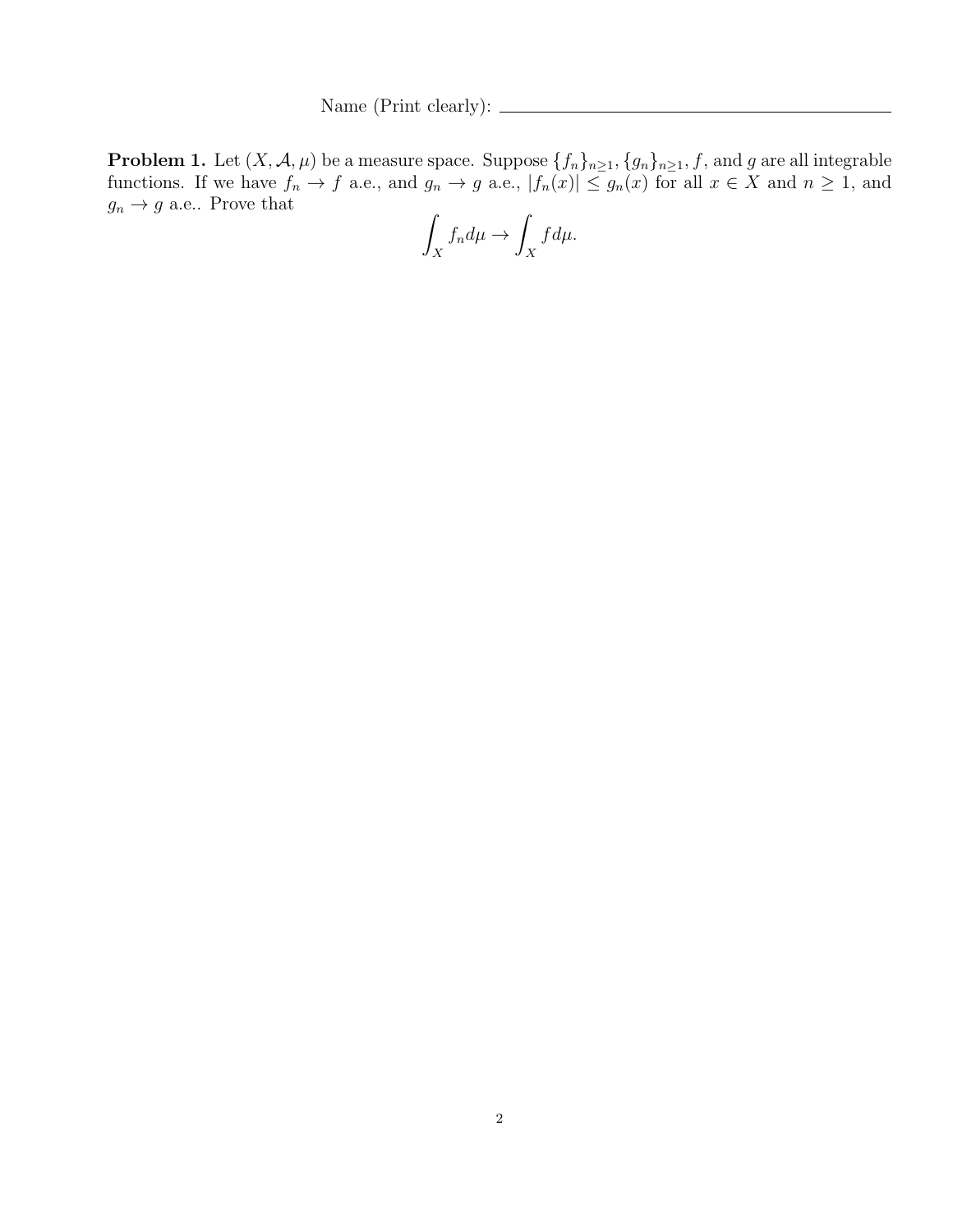Name (Print clearly):  $\_\_$ 

#### Problem 2.

Let  $(H, \langle \cdot, \cdot \rangle)$  be a separable Hilbert space and  $\{e_i\}_{i\geq 1}$  an orthonormal basis. Prove that a sequence  ${x_n}$  converges weakly to x if and only if  $\langle x_n, e_i \rangle \rightarrow \langle x, e_i \rangle$  for every basis vector  $e_i$  AND  $||x_n||$  is bounded. Here the norm  $\|\cdot\|$  is the one induced by the inner product  $\langle \cdot, \cdot \rangle$ .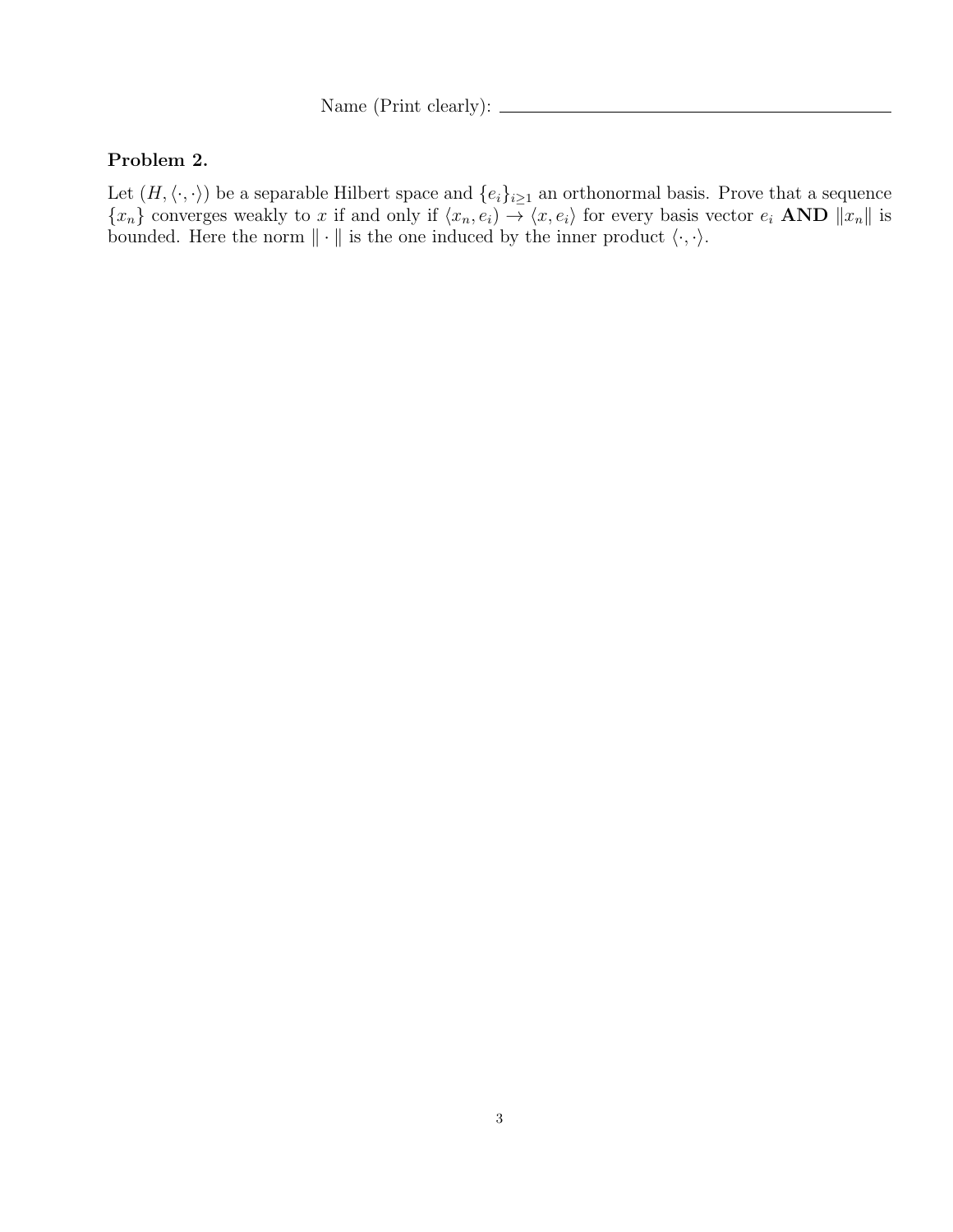Name (Print clearly): <br>  $\hfill\blacksquare$ 

## Problem 3.

Let  $1\leq p<\infty,$  and  $I=[0,1],$  find the values of the parameter  $t$  such that

$$
\lim_{\varepsilon \to 0+} \frac{1}{\varepsilon^t} \int_0^\varepsilon f(x) dx = 0,
$$

for all  $f \in L^p(I)$ .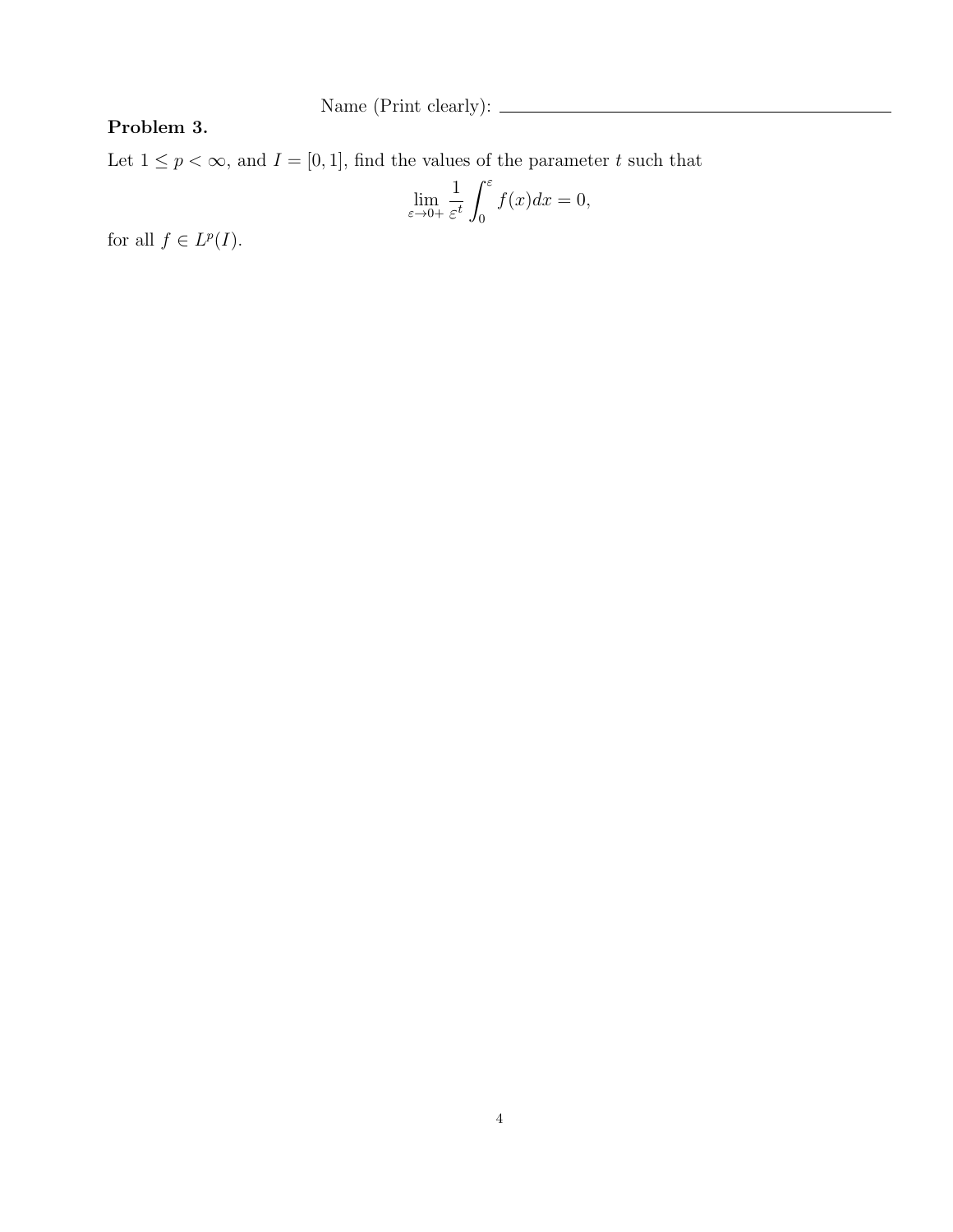Name (Print clearly):  $\frac{1}{\sqrt{2\pi}}$ 

#### Problem 4.

Let  $f$  be a continuous real-valued function on  $[0, 1]$ .

(i) Suppose that  $\int_0^1 f(x)e^{nx}dx = 0$  for all  $n \in \mathbb{N} \cup \{0\}$ . Prove that  $f \equiv 0$  on  $[0, 1]$ .

(ii) Suppose that we have both  $f(0) = f(1)$  and  $\int_0^1 f(x)e^{2\pi n i x} dx = 0$  for all  $n \in \mathbb{N} \cup \{0\}$ . Prove that  $f \equiv 0$  on [0, 1].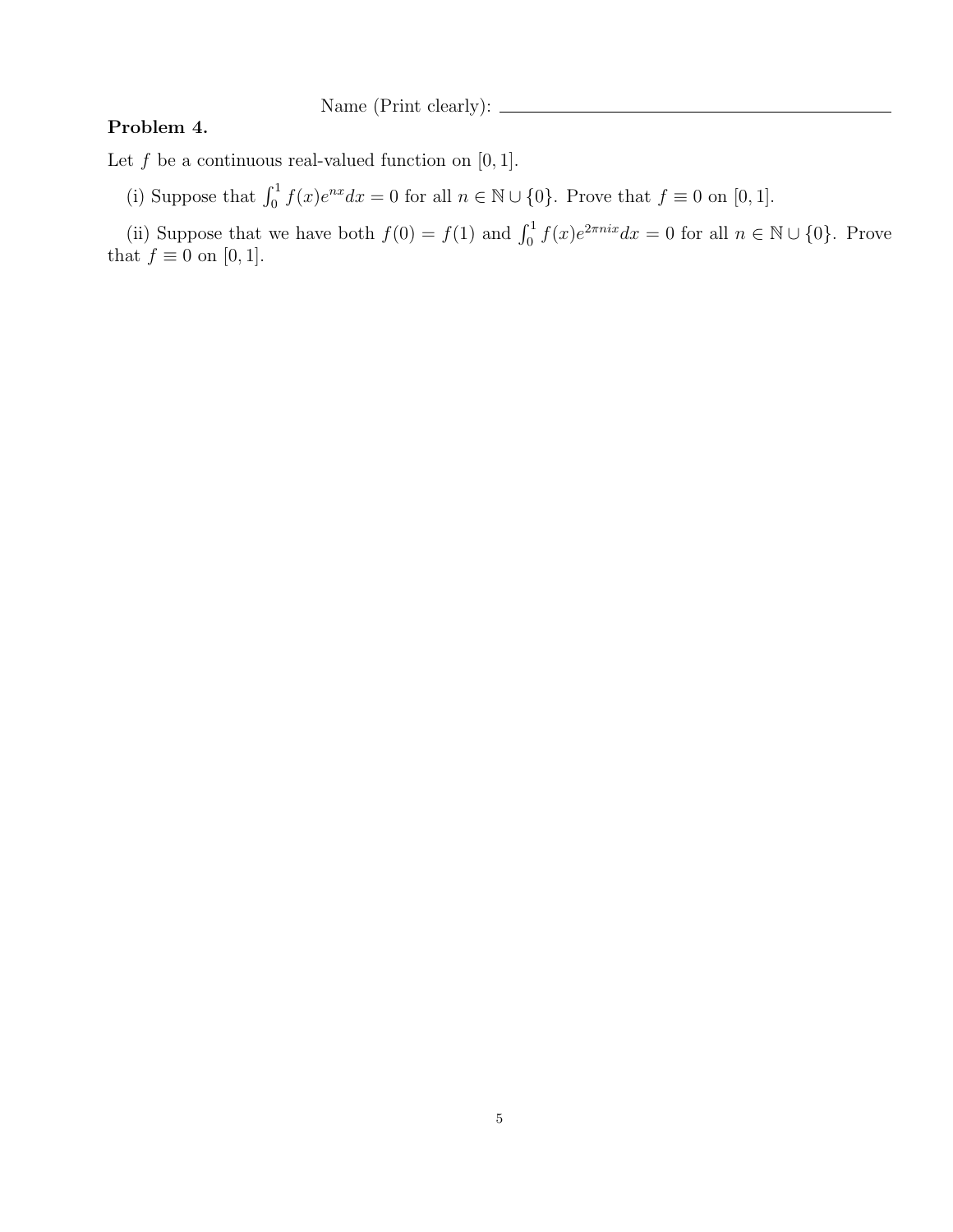Name (Print clearly):

### Problem 5.

Let  $f(x) \in L^1(\mathbb{R}^n)$  where  $n \geq 2$ . Define  $F(\xi) = \int_{\mathbb{R}^n} f(x)e^{-ix\cdot\xi} dx$ , where " $x \cdot \xi$ " indicates the inner product on  $\mathbb{R}^n$ . Prove that  $F(\xi)$  is uniformly continuous on  $\mathbb{R}^n$ .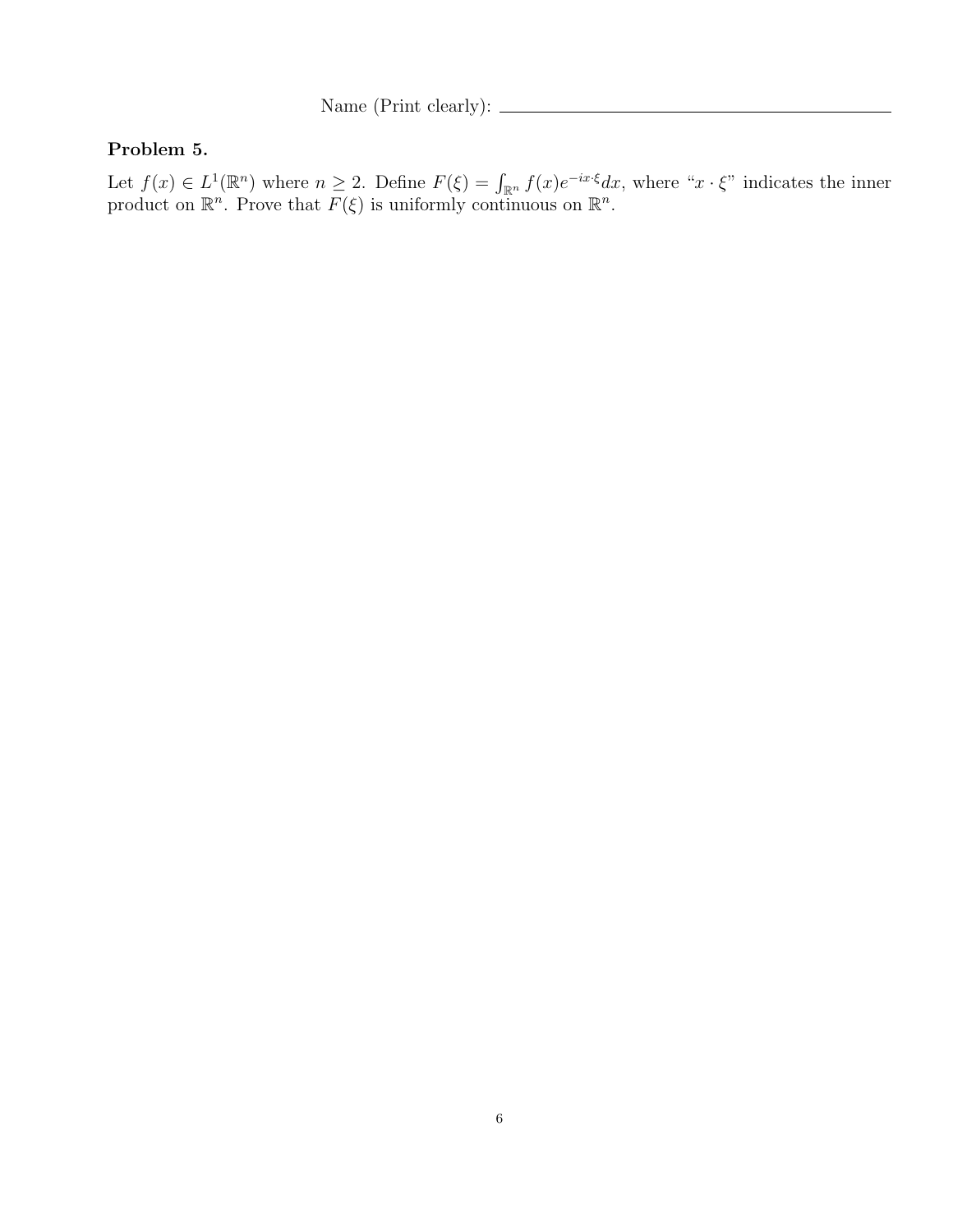Name (Print clearly):  $\_\_$ 

## Problem 6.

Consider the space  $L^{\infty}([0,1])$  with the Lebesgue measure.

(a) Prove that the evaluation map  $f \to f(0)$  is a bounded linear function on  $C([0, 1])$ .

(b) Use the Hahn-Banach theorem, to argue there exists a  $\ell \in (L^{\infty})^*$  such that  $\ell(f) = f(0)$  for any  $f \in C([0,1] \subset L^{\infty})$ .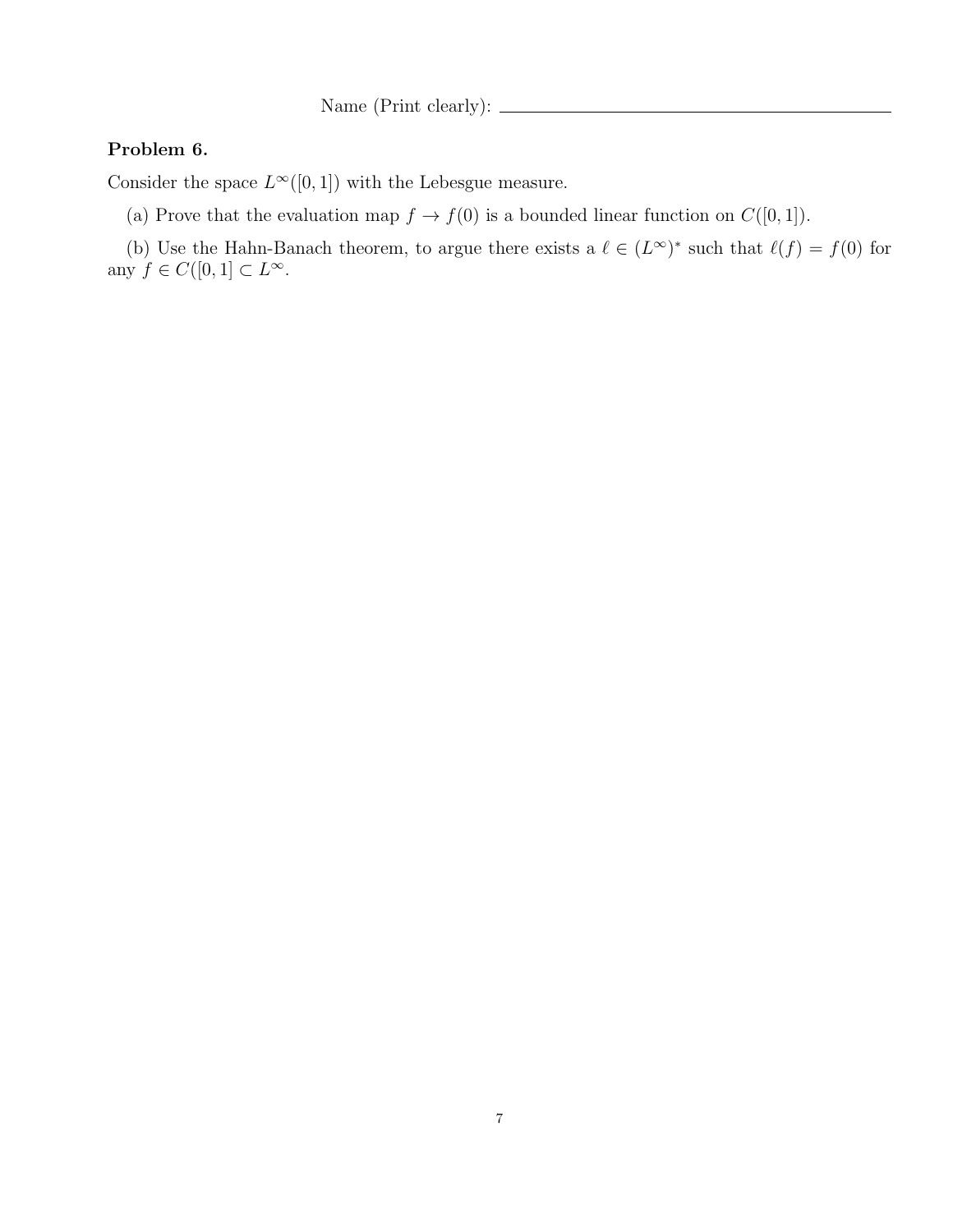Name (Print clearly):  $\frac{1}{\sqrt{1-\frac{1}{2}}\cdot\sqrt{1-\frac{1}{2}}\cdot\sqrt{1-\frac{1}{2}}\cdot\sqrt{1-\frac{1}{2}}\cdot\sqrt{1-\frac{1}{2}}\cdot\sqrt{1-\frac{1}{2}}\cdot\sqrt{1-\frac{1}{2}}\cdot\sqrt{1-\frac{1}{2}}\cdot\sqrt{1-\frac{1}{2}}\cdot\sqrt{1-\frac{1}{2}}\cdot\sqrt{1-\frac{1}{2}}\cdot\sqrt{1-\frac{1}{2}}\cdot\sqrt{1-\frac{1}{2}}\cdot\sqrt{1-\frac{1}{2}}\cdot\sqrt{1-\frac{1}{2}}\$ 

## Problem 7.

Let  $(X, \mathcal{A}, \mu)$  a measure space such that  $\mu(X) < \infty$ . Consider  $\{f_n\}_{n\geq 1}$  a sequence of functions that converges to f a.e.. Prove that for any  $\varepsilon > 0$ , there exists a set  $E \subset X$  such that  $\mu(E) < \varepsilon$  and  $f_n \to f$  uniformly on  $X \backslash E$ .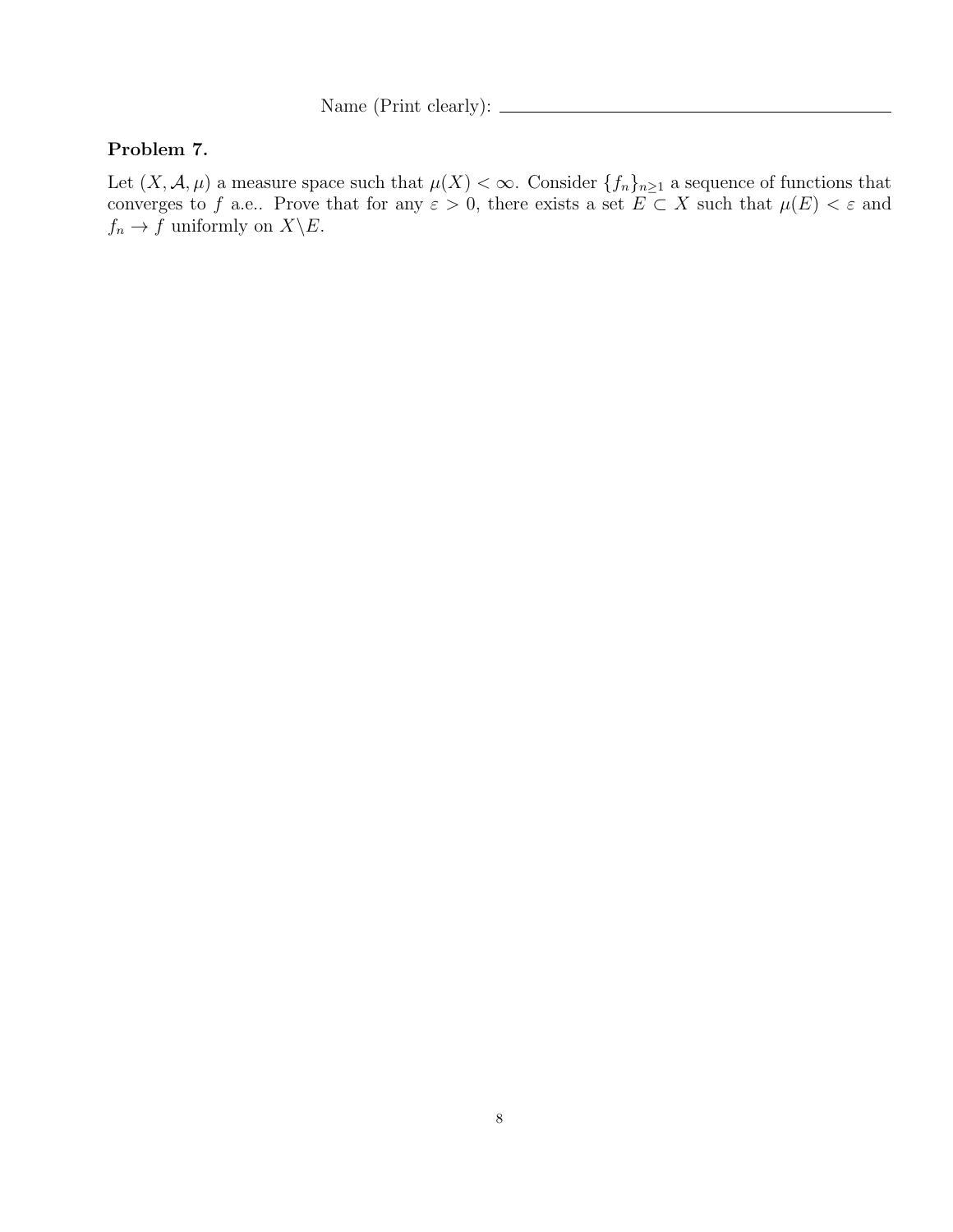Name (Print clearly):  $\frac{1}{\sqrt{1-\frac{1}{2}}\cdot\sqrt{1-\frac{1}{2}}\cdot\sqrt{1-\frac{1}{2}}\cdot\sqrt{1-\frac{1}{2}}\cdot\sqrt{1-\frac{1}{2}}\cdot\sqrt{1-\frac{1}{2}}\cdot\sqrt{1-\frac{1}{2}}\cdot\sqrt{1-\frac{1}{2}}\cdot\sqrt{1-\frac{1}{2}}\cdot\sqrt{1-\frac{1}{2}}\cdot\sqrt{1-\frac{1}{2}}\cdot\sqrt{1-\frac{1}{2}}\cdot\sqrt{1-\frac{1}{2}}\cdot\sqrt{1-\frac{1}{2}}\cdot\sqrt{1-\frac{1}{2}}\$ 

## Problem 8.

For  $1 < p < \infty$ , let  $f \in L^p(\mathbb{R})$ . For each positive integer n we define  $f_n(x) = f(x - n)$  for all x. Prove that  $\{f_n\}$  converges weakly to 0 in  $L^p(\mathbb{R})$ . How about the case  $p = 1$ ? Prove or disprove it.